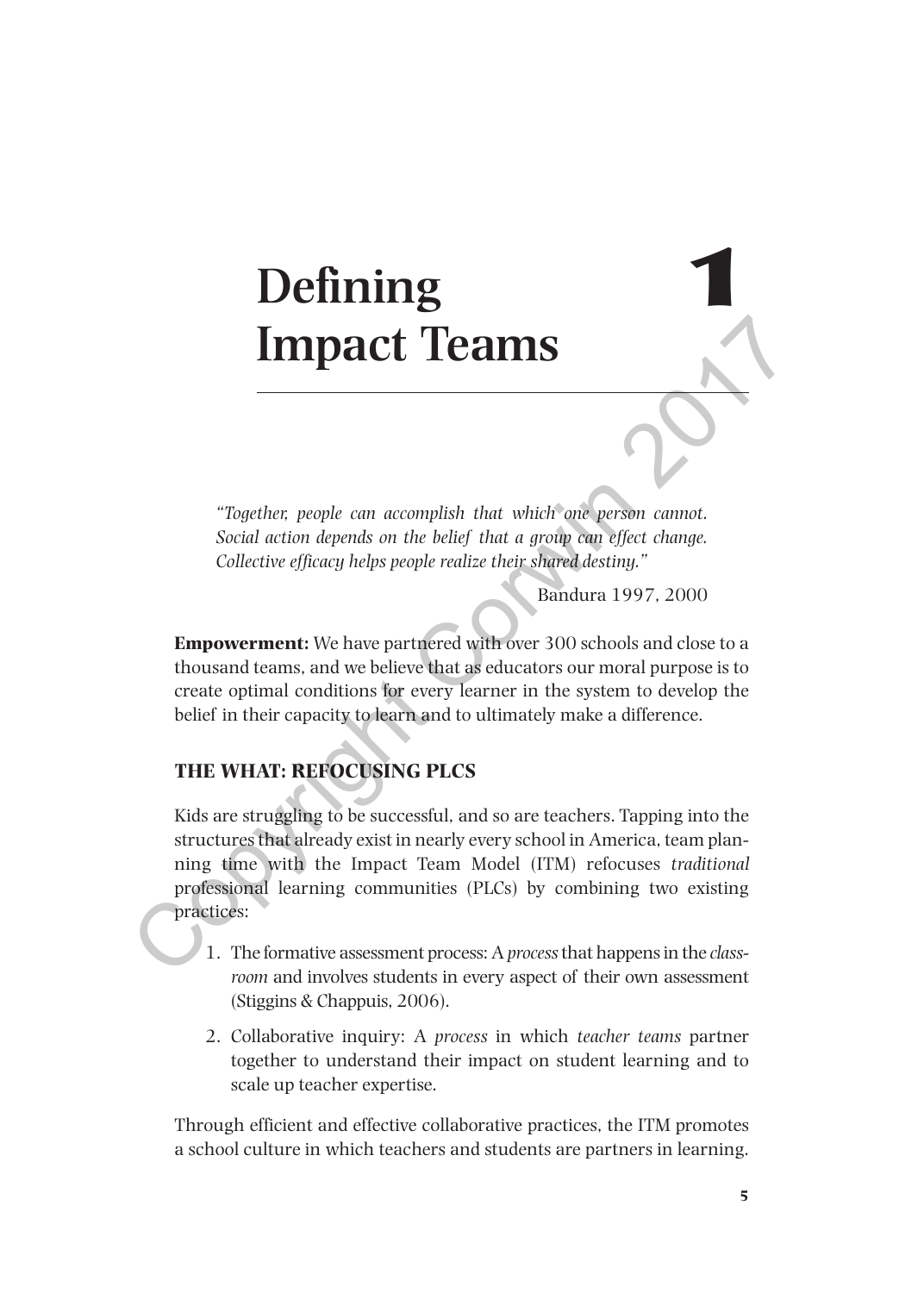## **6 Leading Impact Teams**

Through this partnership, the ITM continuously builds teacher, student, and collective efficacy.

# **The Classroom**

The ITM operationalizes the formative assessment process in the classroom and puts students at the center of the learning. This model requires students to:

- articulate the learning intention and criteria needed for progress and achieve mastery of state standards;
- $\bullet$  engage in accurate self- and peer assessment with the goal of being able to explain where they are at in the learning and their next learning steps;
- learn how to give and receive accurate, respectful, descriptive feedback;
- yy develop challenging and possible (*stretch*) learning goals and revise their work using feedback; and
- monitor their own progress and mastery of state standards.

## **Teacher Teams**

Impact Teams meet frequently to understand their impact on student learning and to take collective action to make a difference for all learners. They meet for the express purpose of learning together in service to all students. ITM creates an efficient structure for teacher teams to engage in collaborative inquiry and use trained peer facilitators to guide their colleagues over time. Leadership makes instructional improvement a priority by actively participating in professional learning. **Example 12** states of the content of the keating the incorection and columns of the learning intention and criteria needed for progress and achieve mastery of state standards:<br> **example to explain where they are at in th** 

Impact Teams can take on many forms: grade-level teams, coursealike teams, department or division teams, vertical teams, school-level instructional leadership teams, district leadership teams, and special focus teams (e.g., RTI, child study, etc.).

## **Eight Purposeful Protocols**

In our experience, teams have been asked to do collaborative inquiry but are not given structures to do inquiry effectively. Over the course of the book, you will learn about eight purposeful protocols that teams use to guide collaborative inquiry. These eight protocols are used in every meeting to ensure efficiency and focus and are central to the ITM.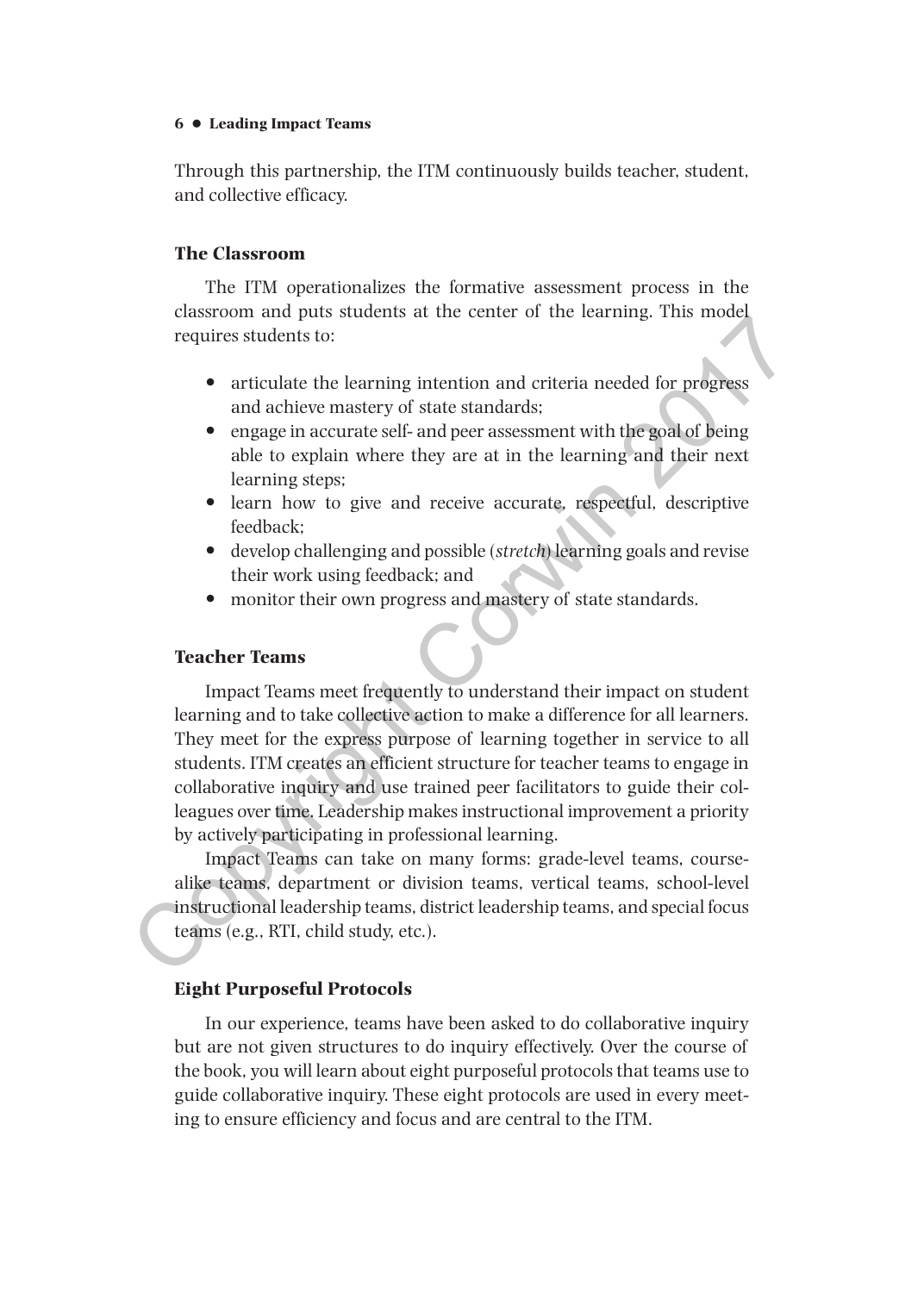# **The Difference**

The ITM is significantly different from the current practice of most traditional PLCs implemented in schools nationally.

The ITM is NOT:

- A team of teachers solely focused on analyzing benchmark and summative assessment data with little time to respond to student needs
- A method to sort students into ability tracks
- A team whose sole purpose is to fill in a complicated template for accountability purposes
- yy A team of teachers that meet once a month for compliance and accountability

| $\bullet$<br>$\bullet$<br>accountability purposes<br>$\bullet$<br>accountability<br>differences.                                     | A team of teachers solely locused on analyzing benchmark and sum-<br>mative assessment data with little time to respond to student needs<br>A method to sort students into ability tracks<br>A team whose sole purpose is to fill in a complicated template for<br>A team of teachers that meet once a month for compliance and<br>In reflecting where your team is in the collaborative process and where<br>you want to go with the process, consider the following similarities and |
|--------------------------------------------------------------------------------------------------------------------------------------|----------------------------------------------------------------------------------------------------------------------------------------------------------------------------------------------------------------------------------------------------------------------------------------------------------------------------------------------------------------------------------------------------------------------------------------------------------------------------------------|
| <b>Similarities</b>                                                                                                                  | <b>Differences</b>                                                                                                                                                                                                                                                                                                                                                                                                                                                                     |
| Purpose                                                                                                                              | Purpose                                                                                                                                                                                                                                                                                                                                                                                                                                                                                |
| Focus on increased<br>$\bullet$<br>student<br>achievement<br>$\bullet$ To improve<br>instructional<br>practices                      | . To purposefully strengthen collective teacher efficacy<br>• To empower teachers to improve their practice<br>To implement the formative assessment process-students<br>being at the center<br>To create intellectual capital<br>To build agency<br>To focus on progress not just achievement<br>To operationalize the Visible Learning high-impact influences                                                                                                                        |
| Protocols                                                                                                                            | Protocols                                                                                                                                                                                                                                                                                                                                                                                                                                                                              |
| The 4 PLC<br>Questions drive the<br>inquiry<br>Sharing ideas<br>around effective<br>practice<br>Norms for effective<br>collaboration | Appreciative inquiry: focusing on and learning from what<br>$\bullet$<br>is best in the system<br>• 3-Step (universal) protocol to focus the meeting and to<br>ensure efficiency<br>• Universal protocol is used at all levels of the learning<br>organization<br>• Eight purposeful protocols are used to share and build<br>knowledge aligned to purpose of the meeting (classroom<br>protocols AND team meeting protocols)<br>Requires student goal setting<br>$\bullet$            |

*(Continued)*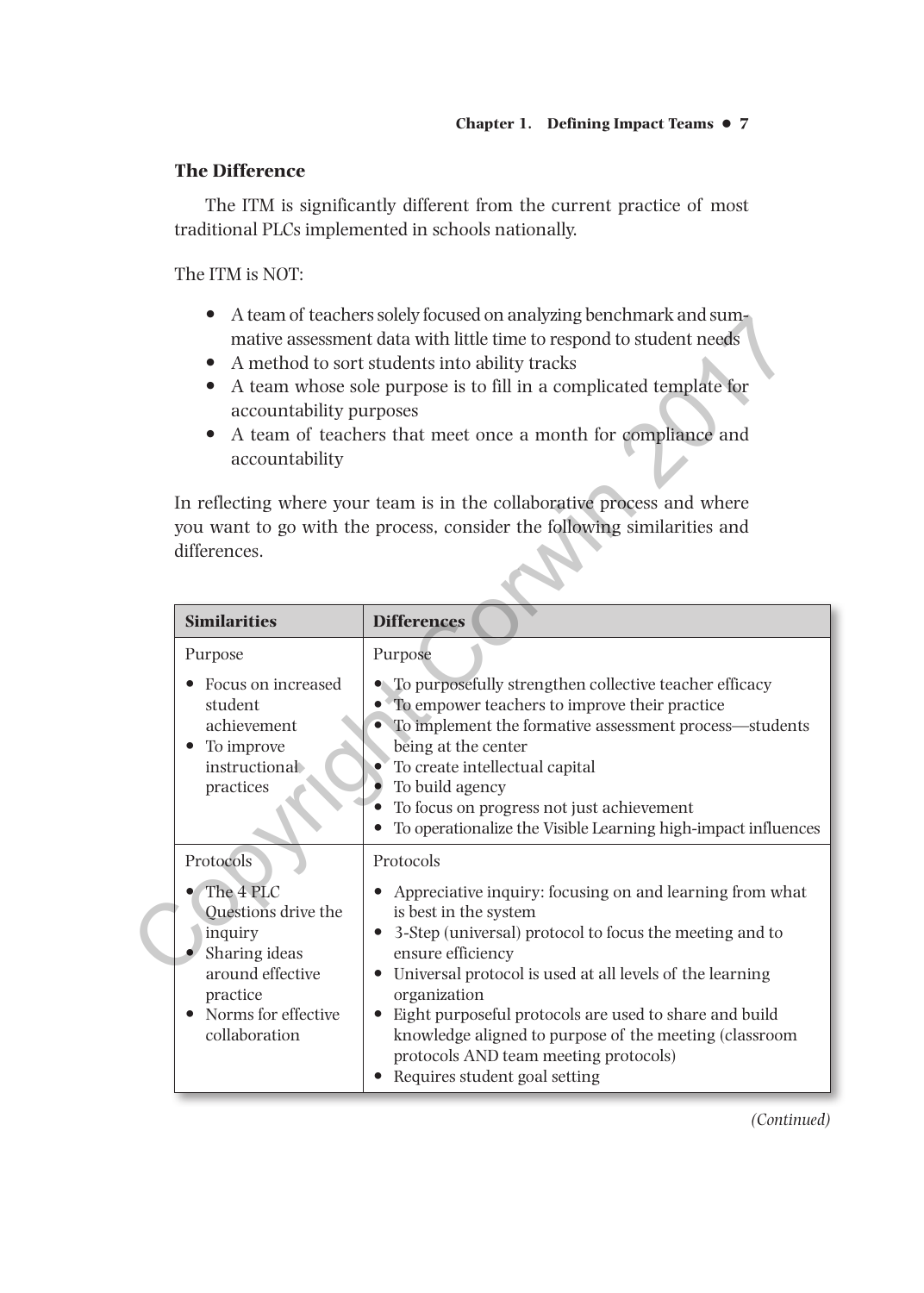## **8 Leading Impact Teams**

## (Continued)

| <b>Similarities</b>                                                                                                                               | <b>Differences</b>                                                                                                                                                                                                                                                                                                                                                                                                                                          |  |  |
|---------------------------------------------------------------------------------------------------------------------------------------------------|-------------------------------------------------------------------------------------------------------------------------------------------------------------------------------------------------------------------------------------------------------------------------------------------------------------------------------------------------------------------------------------------------------------------------------------------------------------|--|--|
| Planning for<br>$\bullet$<br>upcoming<br>instructional<br>units of study                                                                          | Requires student self- and peer assessment<br>Requires weekly meetings<br>Requires utilization of the formative assessment process<br>Teachers are not required to grade assessments or exams                                                                                                                                                                                                                                                               |  |  |
| Structure                                                                                                                                         | Structure                                                                                                                                                                                                                                                                                                                                                                                                                                                   |  |  |
| Recursive cycles of<br>collaborative teacher<br>inquiry or action<br>research cycles<br>Job-alike teams<br>Shared or<br>distributed<br>leadership | Variety of team configurations based on purpose<br>Focus on developing and supporting collective leadership                                                                                                                                                                                                                                                                                                                                                 |  |  |
| <b>Evidence of Student</b><br>Learning                                                                                                            | Evidence of Student Learning                                                                                                                                                                                                                                                                                                                                                                                                                                |  |  |
| Analysis of data                                                                                                                                  | Data is always formative (i.e., student work)<br>Data is always current, fresh<br>Assessments are criteria based (rubrics)<br>Use of multiple-choice items is rare<br>Student voice data (self- and peer assessment) is used to<br>understand progress of learning                                                                                                                                                                                          |  |  |
|                                                                                                                                                   |                                                                                                                                                                                                                                                                                                                                                                                                                                                             |  |  |
| THE WHY: THE POWER OF EFFICACY                                                                                                                    |                                                                                                                                                                                                                                                                                                                                                                                                                                                             |  |  |
| <b>Our Educational Landscape</b>                                                                                                                  |                                                                                                                                                                                                                                                                                                                                                                                                                                                             |  |  |
|                                                                                                                                                   | With the enactment of the NCLB legislation (2002), the focus of our<br>schools shifted from an emphasis on learning to one of achievement on<br>standardized tests above all. Superficially this emphasis did not appear to<br>be very different from previous eras of "school reform"; however, the last<br>decade has clearly shown us that achievement and learning are not syn-<br>onymous. Simply put, achievement is the arm of accountability, while |  |  |

# **THE WHY: THE POWER OF EFFICACY**

# **Our Educational Landscape**

With the enactment of the NCLB legislation (2002), the focus of our schools shifted from an emphasis on learning to one of achievement on standardized tests above all. Superficially this emphasis did not appear to be very different from previous eras of "school reform"; however, the last decade has clearly shown us that achievement and learning are not synonymous. Simply put, achievement is the arm of accountability, while learning is the life skill. With accountability being the unyielding force, learning is often compromised. Unfortunately the victims of the drive to raise test scores are both the students and the teachers.

An unrelenting focus on absolute achievement has had a significant impact on the culture of many of our schools and has directly and negatively impacted teachers' sense of efficacy, collectively and individually (Finnigan & Daly, 2013). Admittedly the stakes are high for our teachers,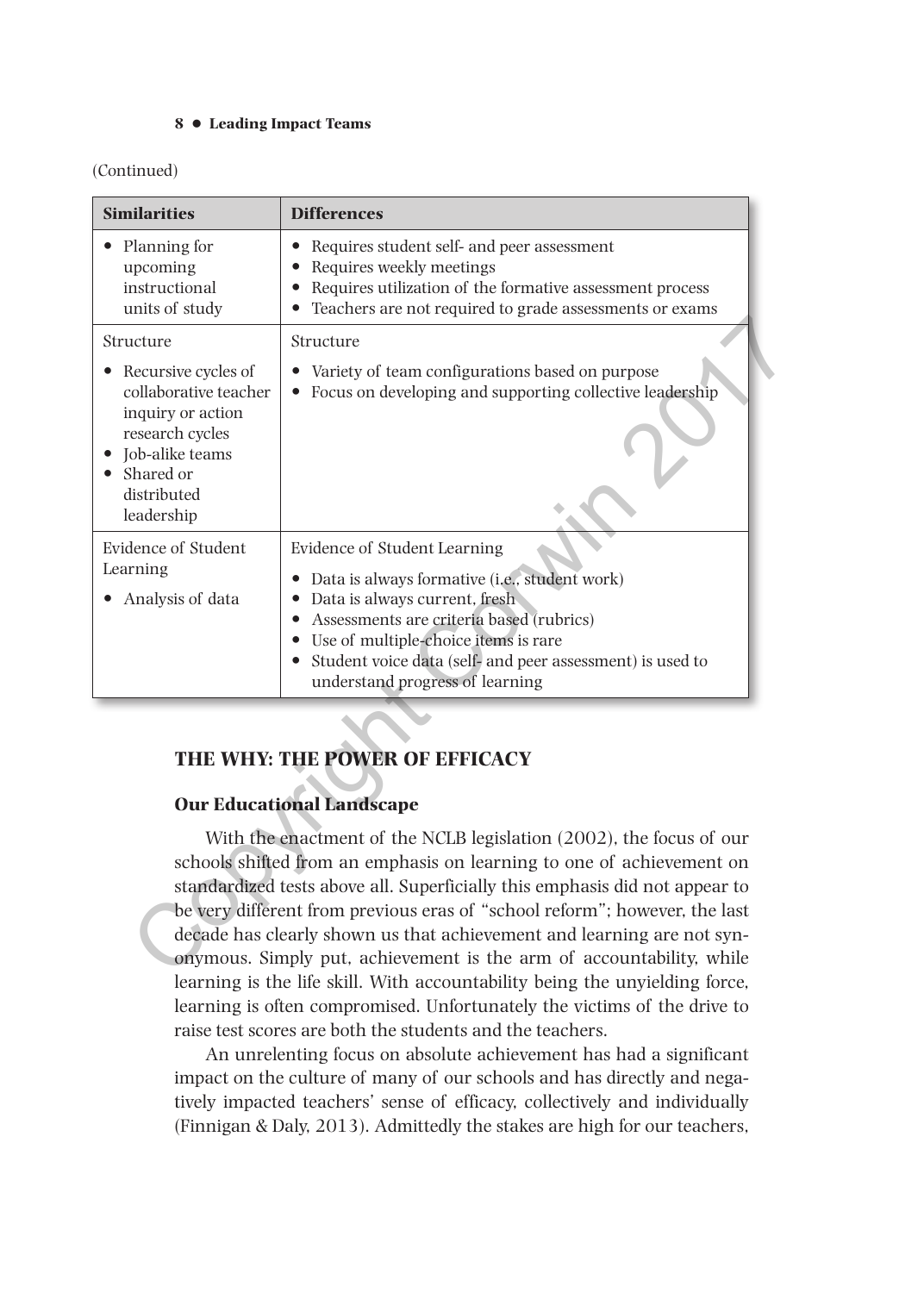#### **Chapter 1. Defining Impact Teams 9**

leaders, and schools so the drive for achievement regarding high stakes testing is understandable. However, along the way we often sacrificed the notion of learning in our quest for "[a]ll students will be proficient or above."

Thankfully, the winds are shifting with the passing of the ESSA legislation (December, 2015) to a more balanced approach to accountability. However, changing the decade plus practices of accountability by annual test results will take time. We designed the ITM for schools to use as a tool to move from the practice of summative tests to drive instruction to the practice of using the formative assessment process to monitor and support student growth and to instructionally respond to diverse learning needs.

Beware another initiative? Or a way to repurpose existing practices to have greater impact? We are practitioners working in all sizes, sorts, and flavors of schools. We are currently partnering in over 138 schools across the nation from rural to urban to suburban. We know from experience that in our current educational landscape, when educators hear the words *reform* or *assessment*, they think *test* or *check-lists*. When they think *test*, they think or say the following: moveer, changing to tectacle puss paractes on accountationly by annian decirculate test results will lake time. We designed the TIM for schools to use as a tool<br>to move from the practice of summative tests to drive instruc

- I will be judged or evaluated by this.
- It takes away from my teaching time.
- It takes too much time to grade.
- The at-risk children never do well on tests.
- It shuts down kids who are struggling.

The ITM is a strengths-based model in which the focus is to help teacher teams discover what works well in their school and build upon their existing strengths. Our intention is not to fix broken students, teachers, or systems. Our intention is to support schools by creating conditions where innovation and creativity thrive. "When people focus on human ideals and achievements, peak experiences, and best practices, these things not the conflicts—tend to flourish" (Mohr & Watkins, 2002).

We must never forget that our core business *is* learning, not dispensing information, not raising test scores, not clever pedagogy, not technology tools. And the learning is not just about student learning. Our role and responsibility is to relentlessly learn together to ensure student progress. Learning together at its best results in a pervasive attitude of "We can do this!" School cultures grounded in the commitment to and practice of learning together are schools in which efficacy thrives. Restoring the belief that teachers as a group can and do make a difference is the impetus of our Impact Team Model.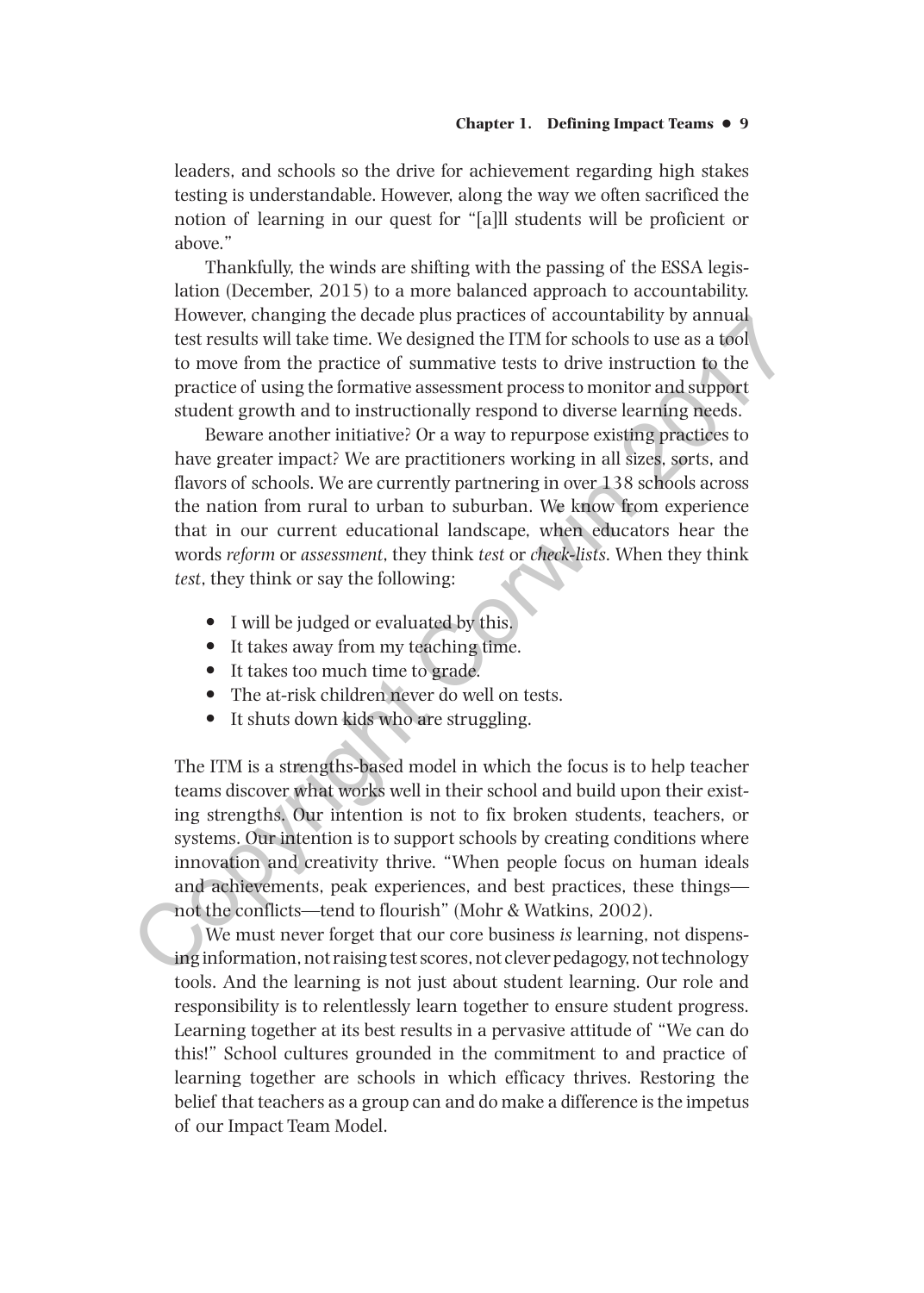### **10 Leading Impact Teams**

## **The Research**

In Hattie's (2009) seminal meta-analytic synthesis, *Visible Learning*, he identified the effect of 138 influences on achievement using effect size calculations. Considering that a .40 effect size (ES) is about 1 year's growth in 1 year's time, it is incumbent upon education leaders and teachers to pay attention to those influences that ensure at least a year's progress in a year's time for *all* students.

The development and design of the ITM is based on extensive research that identifies those practices that maximize student learning. Impact Teams operationalize multiple influences that are proven to have the highest effect on student learning. The following are a sample of several high-impact influences used in the ITM:

- Teacher-Student Relationships: .72 ES
- $\bullet$  Feedback: .75 ES
- Teacher Clarity: .75 ES
- Formative Evaluation: .90 ES
- Microteaching: .88 ES
- Success Criteria: 1.13 ES
- Assessment Capable Learners: 1.44 ES
- Collective Teacher Efficacy: 1.57 ES

# **The Power of Efficacy**

Bandura (1994, 1997) recognized that academic progress in a school is not only a reflection of the sum of the individual contributions, but also comes from the collective whole, the ways in which the teachers work together. Bandura found that a collective sense of efficacy among a school community contributes significantly to academic achievement. In fact, it was a more powerful predictor than socioeconomic status and as powerful as prior academic achievement. progress in a year's time for all students.<br>
The development and design of the ITM is based on extensive research<br>
that identifies those practices that maximize student learning. Impact<br>
Teams operationalize multiple infl

# **THE HOW: THE STEPS TO SUCCESS**

The design of this book is intended for instructional leadership teams, instructional leaders, or teacher teams who want to expand their collaborative practices regarding the formative assessment process. Each chapter clearly defines the success criteria for successful implementation of this model with chapter Check-Ins.